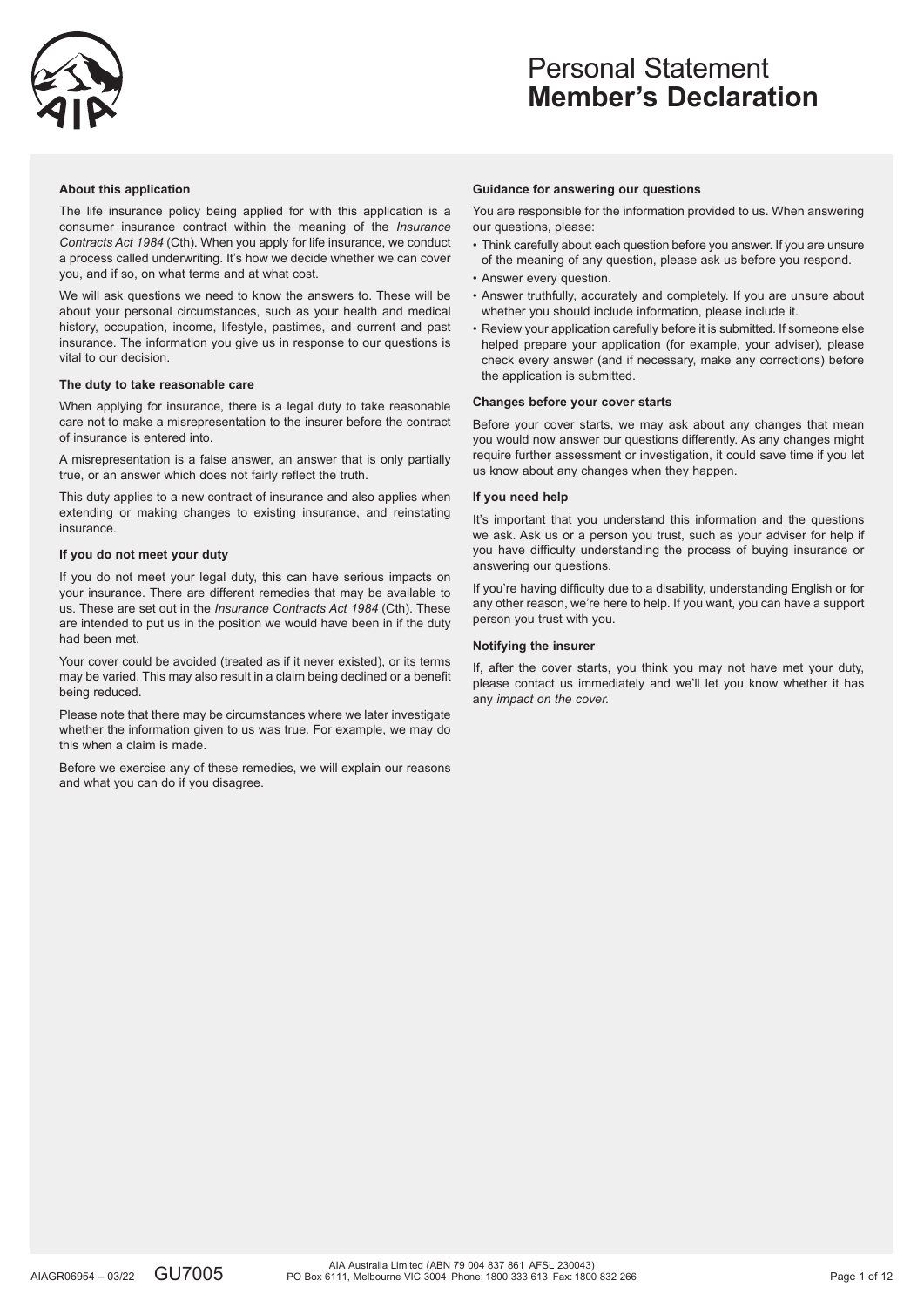|    |                                | A. Life Insured (Life insured to complete this section in full.)                                                                                                                                                                         |              |           |
|----|--------------------------------|------------------------------------------------------------------------------------------------------------------------------------------------------------------------------------------------------------------------------------------|--------------|-----------|
|    |                                | Title<br>Surname<br><b>Given Name</b>                                                                                                                                                                                                    |              |           |
|    | 1. Name                        |                                                                                                                                                                                                                                          |              |           |
| 2. |                                | Date of Birth (dd/mm/yy)<br>3. Gender at Birth<br>Female<br>Male<br>No.<br>Street                                                                                                                                                        |              |           |
|    | 4. Residential<br>Address      |                                                                                                                                                                                                                                          |              |           |
|    |                                | Suburb                                                                                                                                                                                                                                   | <b>State</b> | Postcode  |
| 5. | Mailing<br>Address             |                                                                                                                                                                                                                                          |              |           |
|    | (if different to above) Suburb |                                                                                                                                                                                                                                          | State        | Postcode  |
|    |                                | We may need to contact you to clarify information you have provided in the application. If so we will contact you during business hours.<br>Please nominate a preferred local contact time:<br>$8am - 11am$<br>$11am - 2pm$<br>$2pm-5pm$ |              |           |
| 6. | Contact<br>Details             | Phone (home)<br>Phone (work)<br>Mobile<br>E-mail                                                                                                                                                                                         |              |           |
|    |                                |                                                                                                                                                                                                                                          |              |           |
|    |                                | 7. Are you an Australian citizen or permanent resident of Australia (as approved by the Department of Home Affairs) or are you                                                                                                           | . Yes        | <b>No</b> |
|    |                                |                                                                                                                                                                                                                                          |              | <b>No</b> |
|    |                                | Please advise what type of visa you hold and expiry date.                                                                                                                                                                                |              |           |

# **B. Type of Insurance**

| (Please tick)<br><b>New</b><br>Increase | (Please tick)<br>Death Only<br><b>TPD Only</b> | Amount $\phi$<br>Amount   \$ |           | Death & TPD<br>Income Protection | Amount $\forall$<br>Amount   \$ |             |
|-----------------------------------------|------------------------------------------------|------------------------------|-----------|----------------------------------|---------------------------------|-------------|
| <b>Income Protection only:</b>          |                                                |                              |           |                                  |                                 |             |
| <b>Benefit Period</b>                   | 2 years (to age 65 if earlier)                 |                              | To Age 65 | Other - please specify           |                                 | vears/other |
| <b>Waiting Period</b>                   | 30 days                                        | 60 days                      | 90 days   | Other – please specify           |                                 | days        |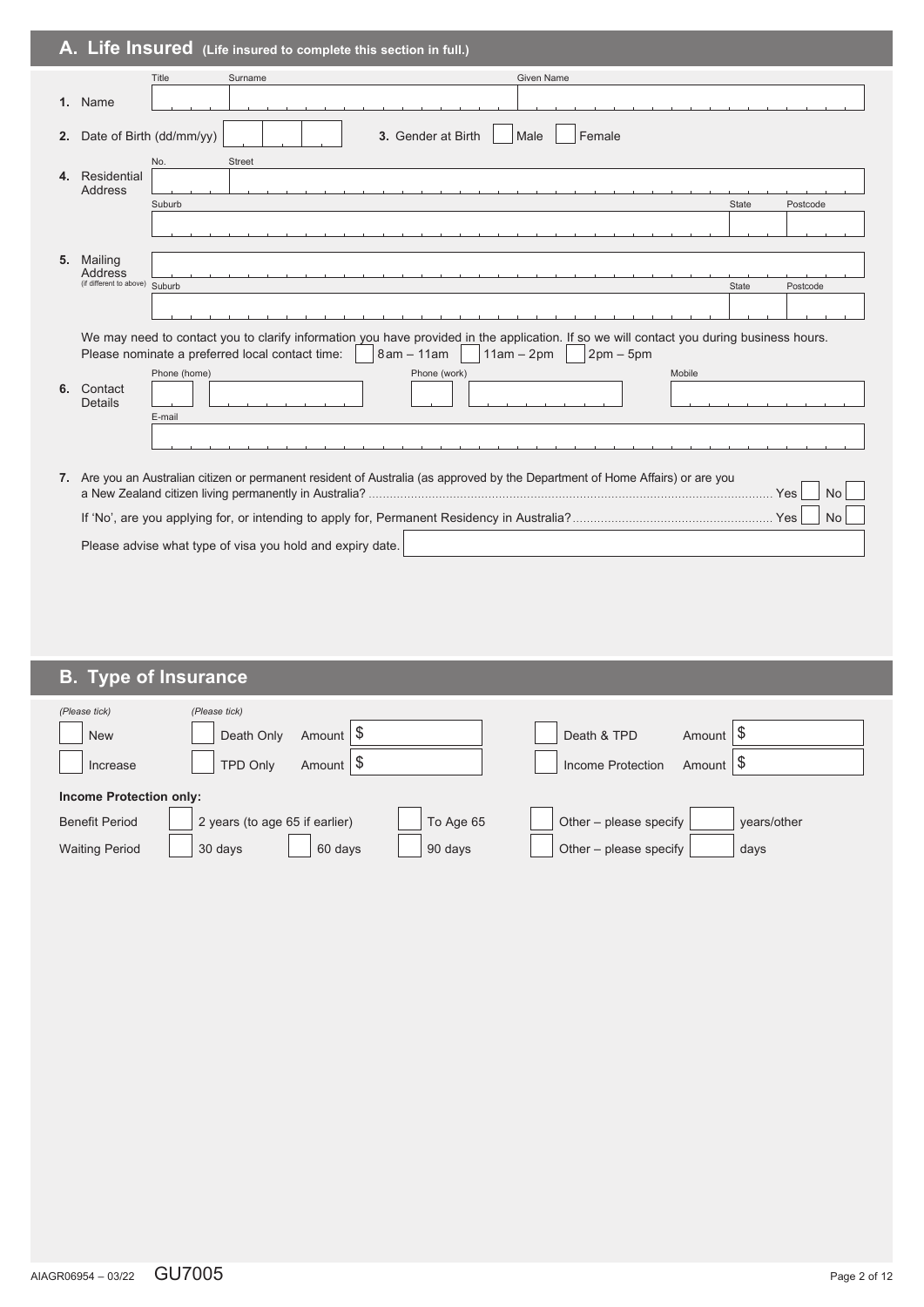# **C. Personal History (Life insured to complete this section in full.)**

**1.** (a) Do you have, or are you applying for life, disability (including Total & Permanent Disablement or Salary Continuance cover) or trauma insurance on your life (including any pending applications held with any other insurer)? .................. Yes No If 'Yes', please complete policy details below.

| Policy<br>Number | DIIC'<br>)wner | าsurer | lype of<br>Cover | <b>Amount of<br/>Cover</b> | Го Ве |
|------------------|----------------|--------|------------------|----------------------------|-------|
|                  |                |        |                  |                            |       |
|                  |                |        |                  |                            |       |
|                  |                |        |                  |                            |       |

- (b) Have you ever been declined, deferred or accepted on special terms for life, disability or trauma insurance? ................ Yes  $\Box$  No
- (c) Have you **ever** claimed benefits from any source (excluding unemployment), e.g. Accident, Sickness, Workers Compensation, Social Security, Disability Income Insurance or Pension? If 'Yes' please give the name of the company, date, amount and reason for each claim below. ............................................................................................... Yes No

| If you answered 'Yes' to 1(b) or 1(c) please provide details. |
|---------------------------------------------------------------|
|                                                               |
|                                                               |
|                                                               |
|                                                               |
|                                                               |
|                                                               |
|                                                               |
|                                                               |
|                                                               |
|                                                               |

| <b>2.</b> (a) | In the last 12 months, have you smoked tobacco or any other substance such as cigarettes, cigars, pipes or used<br>If 'Yes', please state substance and daily quantity below. (Please note 'packet' is not sufficient detail.) |                    |                      |                                                                                                                                                                                                                                                                        |       |                   |  |
|---------------|--------------------------------------------------------------------------------------------------------------------------------------------------------------------------------------------------------------------------------|--------------------|----------------------|------------------------------------------------------------------------------------------------------------------------------------------------------------------------------------------------------------------------------------------------------------------------|-------|-------------------|--|
| (b)           | If 'Yes', please state how many standard drinks you consume per week on average                                                                                                                                                |                    |                      |                                                                                                                                                                                                                                                                        | Yes   | <b>No</b>         |  |
| (c)           | If 'Yes', please provide details.                                                                                                                                                                                              |                    |                      | Have you ever used illicit drugs or received advice, treatment or counselling for the use of alcohol or illicit drugs?  Yes                                                                                                                                            |       | <b>No</b>         |  |
| 3. (a)        | What is your height?                                                                                                                                                                                                           | cm<br>(b)          | What is your weight? | kg                                                                                                                                                                                                                                                                     |       |                   |  |
|               |                                                                                                                                                                                                                                |                    |                      |                                                                                                                                                                                                                                                                        | Yes   | <b>No</b>         |  |
|               |                                                                                                                                                                                                                                | Duration of travel | Frequency of travel  | Reason for travel                                                                                                                                                                                                                                                      |       | Date of departure |  |
|               | <b>Cities/Countries</b>                                                                                                                                                                                                        |                    |                      |                                                                                                                                                                                                                                                                        |       |                   |  |
|               |                                                                                                                                                                                                                                |                    |                      |                                                                                                                                                                                                                                                                        |       |                   |  |
|               |                                                                                                                                                                                                                                |                    |                      |                                                                                                                                                                                                                                                                        |       |                   |  |
|               | the Australian Department of Health advice.)                                                                                                                                                                                   |                    |                      | Note: If you are travelling, and you have been fully vaccinated by an Australian Approved COVID-19 vaccine, please 'tick' the box.<br>('Fully vaccinated' means you have received the recommended dosing regimen of a specific COVID-19 vaccine in accordance to       |       |                   |  |
|               | non-competitive off-road motorcycle sport (trail bike riding/dirt bike riding/motocross), parachuting, powerboat racing,<br>If 'Yes', please fill in Section G (Aviation or Activities/Pursuits Questionnaire).                |                    |                      | 5. Do you engage in or intend to engage in any of the following: abseiling, aviation (other than as a passenger on a recognised<br>airline), football (all codes including touch football and oztag), long-distance sailing, hang gliding, scuba diving, motor racing, | . Yes | No                |  |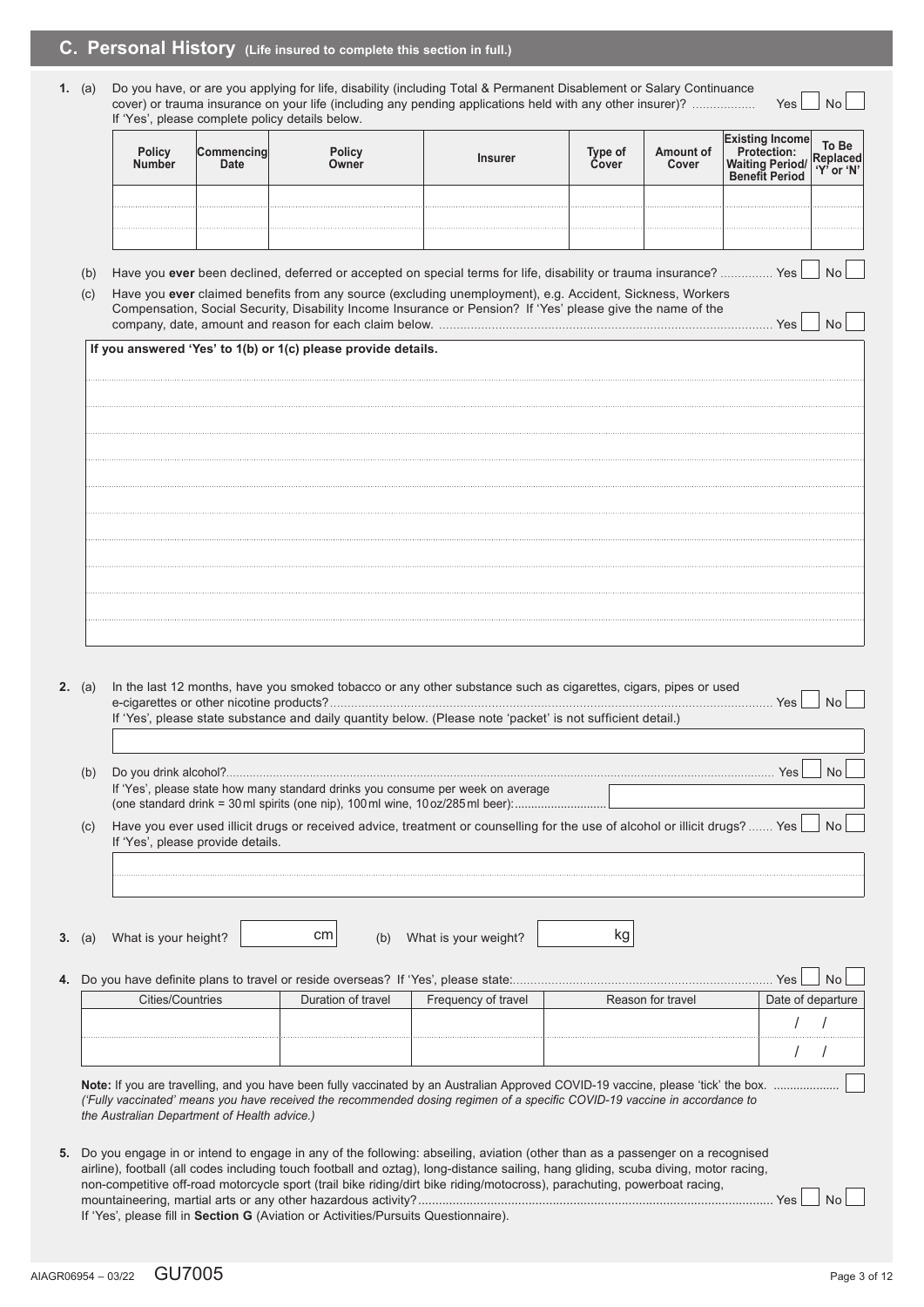### **Family History**

**6.** Have any of your immediate family (father, mother, brother, sister), prior to the age of 60 (living or dead), ever experienced heart disease, stroke, breast cancer, ovarian cancer, prostate cancer, colon (bowel) cancer, polycystic kidney disease, diabetes, Huntington's chorea, Alzheimer's disease, Dementia, Motor neurone disease, Multiple sclerosis, Muscular dystrophy, Parkinson's disease or any other hereditary disease? ................................................................................................................................................. Yes No

**If 'Yes', please provide details in the table below.** Condition/Illness (for heart disease or cancer please specify the type) Age at onset<br>(approx.) Age at death (if applicable) Father Mother Brothers Sisters

### **Sexual Health**

| <b>7.</b> (a) |     | In the last 5 years, have you had sexual intercourse without a condom with the following persons?                                  |            |  |  |  |  |  |  |
|---------------|-----|------------------------------------------------------------------------------------------------------------------------------------|------------|--|--|--|--|--|--|
|               |     | (i)                                                                                                                                | Yes        |  |  |  |  |  |  |
|               |     | (This may include unprotected sexual intercourse with someone other than your reqular partner whose HIV status is unknown to you.) |            |  |  |  |  |  |  |
|               |     | (ii)                                                                                                                               | <b>Yes</b> |  |  |  |  |  |  |
|               |     |                                                                                                                                    | Yes        |  |  |  |  |  |  |
|               |     |                                                                                                                                    | <b>Yes</b> |  |  |  |  |  |  |
|               |     |                                                                                                                                    | Yes        |  |  |  |  |  |  |
|               |     | (You may answer 'No' if you are vaccinated and have immunity for Hepatitis B.)                                                     |            |  |  |  |  |  |  |
|               |     |                                                                                                                                    | Yes        |  |  |  |  |  |  |
|               | (b) | In the last 5 years, have you been diagnosed with or experienced symptoms of Sexually Transmitted Infection/s (STIs)               |            |  |  |  |  |  |  |
|               |     |                                                                                                                                    |            |  |  |  |  |  |  |
|               |     |                                                                                                                                    |            |  |  |  |  |  |  |

*Remainder of this page has been left intentionally blank.*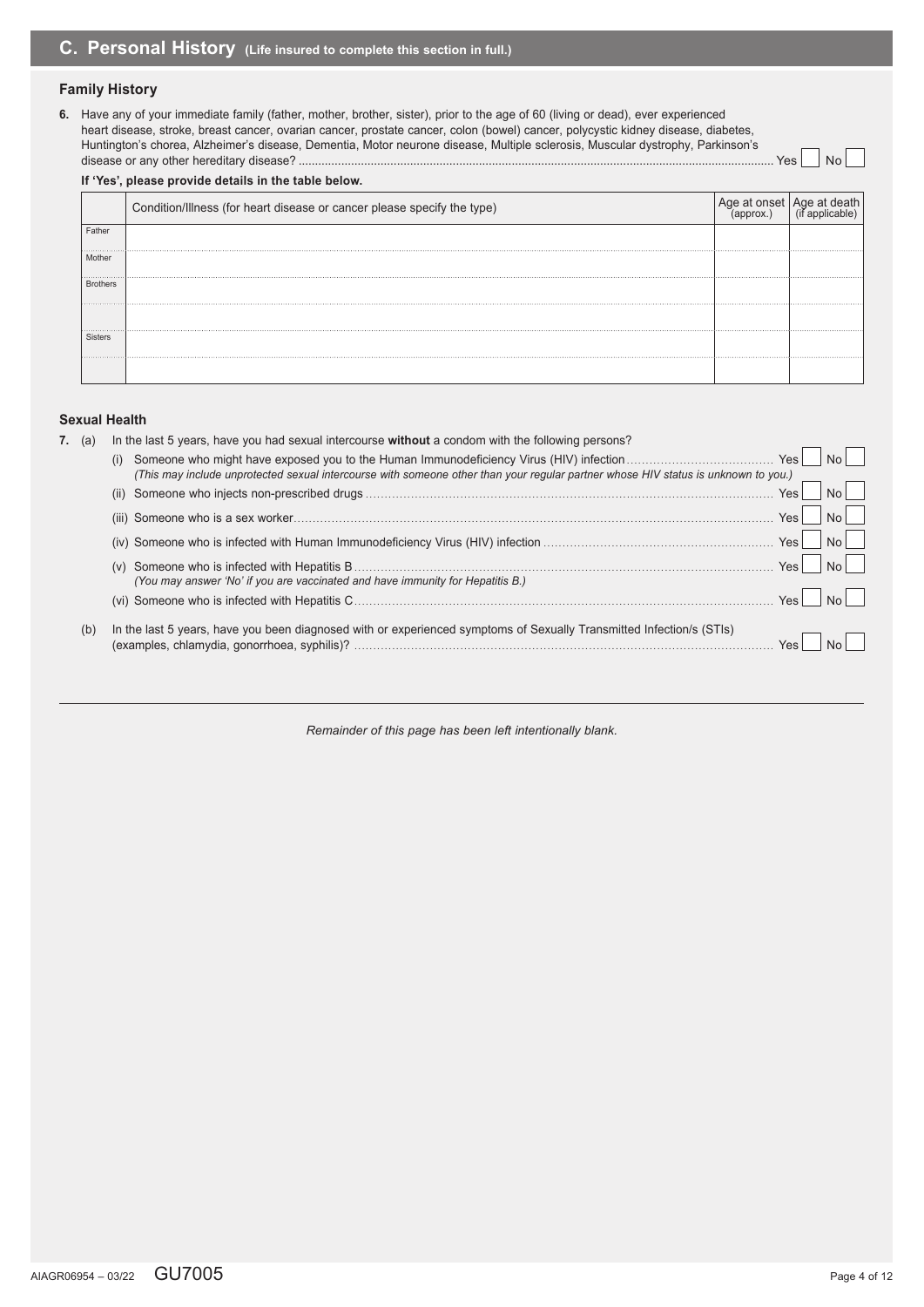|                       |                                                                               |                           |      |                                                |         | D. Medical and Health History (Life insured to complete this section in full and complete relevant questionnaire.)                                                                                                  |                                                         |    |
|-----------------------|-------------------------------------------------------------------------------|---------------------------|------|------------------------------------------------|---------|---------------------------------------------------------------------------------------------------------------------------------------------------------------------------------------------------------------------|---------------------------------------------------------|----|
|                       | any of the following?                                                         |                           |      |                                                |         | 1. Have you ever experienced symptoms of, or had, or been told you have, or received any advice, investigation or treatment for                                                                                     |                                                         |    |
| (a)                   | Section J - Multi-Purpose Questionnaire.                                      |                           |      |                                                |         | High blood pressure, chest pains, high cholesterol, heart murmurs, rheumatic fever, any heart complaint or strokeYes<br>If 'Yes', please complete Section H - High Blood Pressure/High Cholesterol Questionnaire OR | No                                                      |    |
| (b)                   |                                                                               |                           |      |                                                |         | Asthma, chronic lung disease, sleep apnoea, COVID-19 (do not include a negative test result, or if never diagnosed)                                                                                                 | <b>No</b>                                               |    |
|                       |                                                                               |                           |      |                                                |         | If 'Yes', please complete Section I - Asthma Questionnaire OR Section J - Multi-purpose Questionnaire.                                                                                                              |                                                         |    |
| (c)                   | If 'Yes', please complete Section J - Multi-Purpose Questionnaire.            |                           |      |                                                |         |                                                                                                                                                                                                                     | <b>No</b>                                               |    |
| (d)                   |                                                                               |                           |      |                                                |         | Depression, anxiety/stress state, fatigue (including chronic fatigue syndrome), panic attacks, psychiatric treatment/counselling,                                                                                   |                                                         | No |
| (e)                   | If 'Yes', please complete Section K - Mental Health Questionnaire.            |                           |      |                                                |         | Epilepsy, fits of any kind, paralysis, migraines, tinnitus, dizziness or recurrent headaches or any neurological disorder                                                                                           | <b>No</b>                                               |    |
|                       | If 'Yes', please complete Section J - Multi-Purpose Questionnaire.            |                           |      |                                                |         |                                                                                                                                                                                                                     |                                                         |    |
| (f)                   | If 'Yes', please complete Section J - Multi-Purpose Questionnaire.            |                           |      |                                                |         |                                                                                                                                                                                                                     | <b>No</b>                                               |    |
| (g)                   | If 'Yes', please complete Section $L -$ Spinal/Joints Disorder Questionnaire. |                           |      |                                                |         | Back or neck complaint, whiplash, sciatica or any other disorder of joints (excluding arthritis), bones or muscles.  Yes                                                                                            | <b>No</b>                                               |    |
| (h)                   | If 'Yes', please complete Section J - Multi-Purpose Questionnaire.            |                           |      |                                                |         |                                                                                                                                                                                                                     | <b>No</b>                                               |    |
| (i)                   | If 'Yes', please complete Section J - Multi-Purpose Questionnaire.            |                           |      |                                                |         |                                                                                                                                                                                                                     | <b>No</b>                                               |    |
|                       |                                                                               |                           |      |                                                |         | If you have answered 'Yes' to any of the above questions, please also complete a questionnaire for each condition (see Sections H to L).                                                                            |                                                         |    |
| (i)                   |                                                                               |                           |      |                                                |         | Cancer, cyst, lump, tumour or growth of any kind including skin cancer such as melanoma, BCC, SCC (basal cell or                                                                                                    | <b>No</b>                                               |    |
| (k)                   |                                                                               |                           |      |                                                |         | Liver disorder (including fatty liver), pancreas, prostate, kidney or bladder disorder, renal colic or stone.  Yes                                                                                                  | <b>No</b>                                               |    |
| (1)                   |                                                                               |                           |      |                                                |         | Hepatitis B or C (including carrier), Human Immunodeficiency Virus (HIV) infection, Acquired Immune Deficiency                                                                                                      | <b>No</b>                                               |    |
| (m)                   | <b>Females only</b>                                                           |                           |      |                                                |         |                                                                                                                                                                                                                     | <b>No</b>                                               |    |
| (n)                   |                                                                               |                           |      |                                                |         |                                                                                                                                                                                                                     | <b>No</b>                                               |    |
|                       | Have you ever had or been advised to have treatment for:                      |                           |      |                                                |         |                                                                                                                                                                                                                     |                                                         |    |
|                       |                                                                               |                           |      |                                                |         | (o) Any breast lump (even if you have not seen a doctor) or any abnormal mammogram or breast ultrasound? Yes                                                                                                        | <b>No</b>                                               |    |
|                       |                                                                               |                           |      |                                                |         | (p) An abnormal cervical smear (pap smear) test including the detection of Human Papilloma Virus (HPV) or any                                                                                                       | <b>No</b>                                               |    |
| (q)                   |                                                                               |                           |      |                                                |         |                                                                                                                                                                                                                     | <b>No</b>                                               |    |
|                       |                                                                               |                           |      |                                                |         |                                                                                                                                                                                                                     | <b>No</b>                                               |    |
|                       | 3. In the last 5 years have you:                                              |                           |      |                                                |         |                                                                                                                                                                                                                     |                                                         |    |
| (a)                   |                                                                               |                           |      |                                                |         |                                                                                                                                                                                                                     | <b>No</b>                                               |    |
| (b)                   |                                                                               |                           |      |                                                |         |                                                                                                                                                                                                                     | No                                                      |    |
|                       |                                                                               |                           |      |                                                |         |                                                                                                                                                                                                                     | No                                                      |    |
|                       |                                                                               |                           |      |                                                |         | 5. Are you currently considering or have you been advised/referred to undergo further treatment, investigation or procedure? . Yes                                                                                  | <b>No</b>                                               |    |
|                       |                                                                               |                           |      |                                                |         | For each 'Yes' answer in questions 1j-1q, 2, 3, 4 and 5 above, please provide full details in the table below.                                                                                                      |                                                         |    |
| Question<br>Reference | Illness, Injury or Tests                                                      | Date of<br>Illness/Injury | Work | Time off   Degree of  <br>Recovery %* of Tests | Results | Reason and type of treatment<br>including date of last symptoms                                                                                                                                                     | Full name and address of doctor<br>or hospital (if any) |    |
|                       |                                                                               |                           |      |                                                |         |                                                                                                                                                                                                                     |                                                         |    |
|                       |                                                                               |                           |      |                                                |         |                                                                                                                                                                                                                     |                                                         |    |
|                       |                                                                               |                           |      |                                                |         |                                                                                                                                                                                                                     |                                                         |    |
|                       |                                                                               |                           |      |                                                |         |                                                                                                                                                                                                                     |                                                         |    |
|                       |                                                                               |                           |      |                                                |         |                                                                                                                                                                                                                     |                                                         |    |
|                       |                                                                               |                           |      |                                                |         |                                                                                                                                                                                                                     |                                                         |    |
|                       |                                                                               |                           |      |                                                |         |                                                                                                                                                                                                                     |                                                         |    |
|                       |                                                                               |                           |      |                                                |         |                                                                                                                                                                                                                     |                                                         |    |
|                       |                                                                               |                           |      |                                                |         |                                                                                                                                                                                                                     |                                                         |    |
|                       |                                                                               |                           |      |                                                |         |                                                                                                                                                                                                                     |                                                         |    |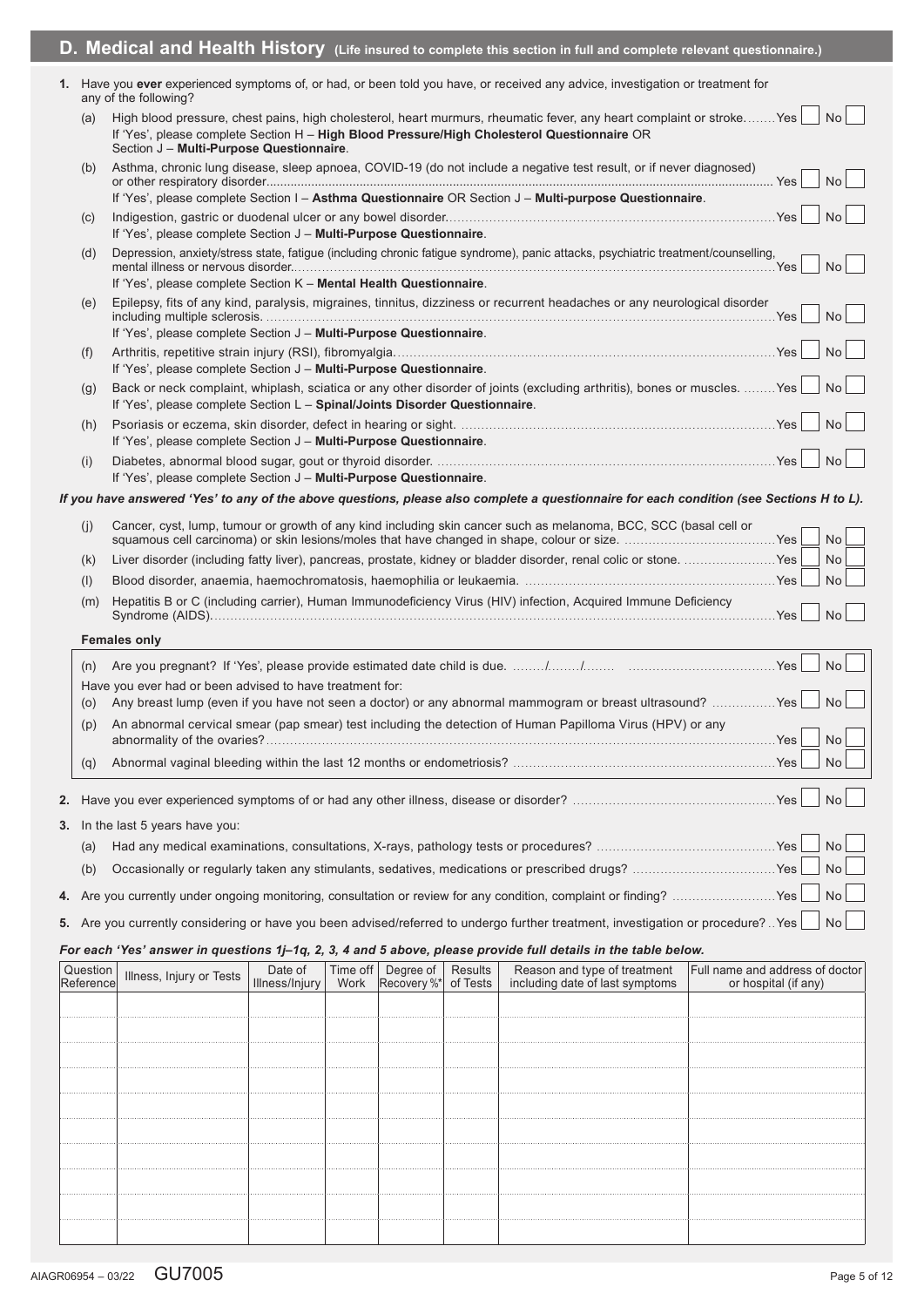# **E. Doctor's Details (Life insured to complete this section in full.)**

|            | Name:    |                                                                                             |                                                                                                                 |          |
|------------|----------|---------------------------------------------------------------------------------------------|-----------------------------------------------------------------------------------------------------------------|----------|
|            | Address: |                                                                                             |                                                                                                                 | Postcode |
|            | Phone (  | Fax (                                                                                       | Email<br>(if known)                                                                                             |          |
| (b)        |          | What was the date of your last consultation? (Give approximate date if exact date unknown.) |                                                                                                                 |          |
|            |          | How long have you been attending the surgery/practice?                                      |                                                                                                                 |          |
|            |          |                                                                                             | If less than 12 months, please provide the name and address of your previous personal doctor or medical centre. |          |
|            | Name:    |                                                                                             |                                                                                                                 |          |
| (C)<br>(d) | Address: |                                                                                             |                                                                                                                 |          |

# **F. Present Occupation (Life insured to complete this section in full)**

| What is your usual occupation?<br>1.<br>(a)                                                                                |  |  |  |  |  |  |
|----------------------------------------------------------------------------------------------------------------------------|--|--|--|--|--|--|
| Do you perform any manual work? If 'Yes', please describe duties and percentage of time spent in each<br><b>Yes</b><br>(b) |  |  |  |  |  |  |
|                                                                                                                            |  |  |  |  |  |  |
|                                                                                                                            |  |  |  |  |  |  |
|                                                                                                                            |  |  |  |  |  |  |
|                                                                                                                            |  |  |  |  |  |  |
|                                                                                                                            |  |  |  |  |  |  |
|                                                                                                                            |  |  |  |  |  |  |
|                                                                                                                            |  |  |  |  |  |  |
|                                                                                                                            |  |  |  |  |  |  |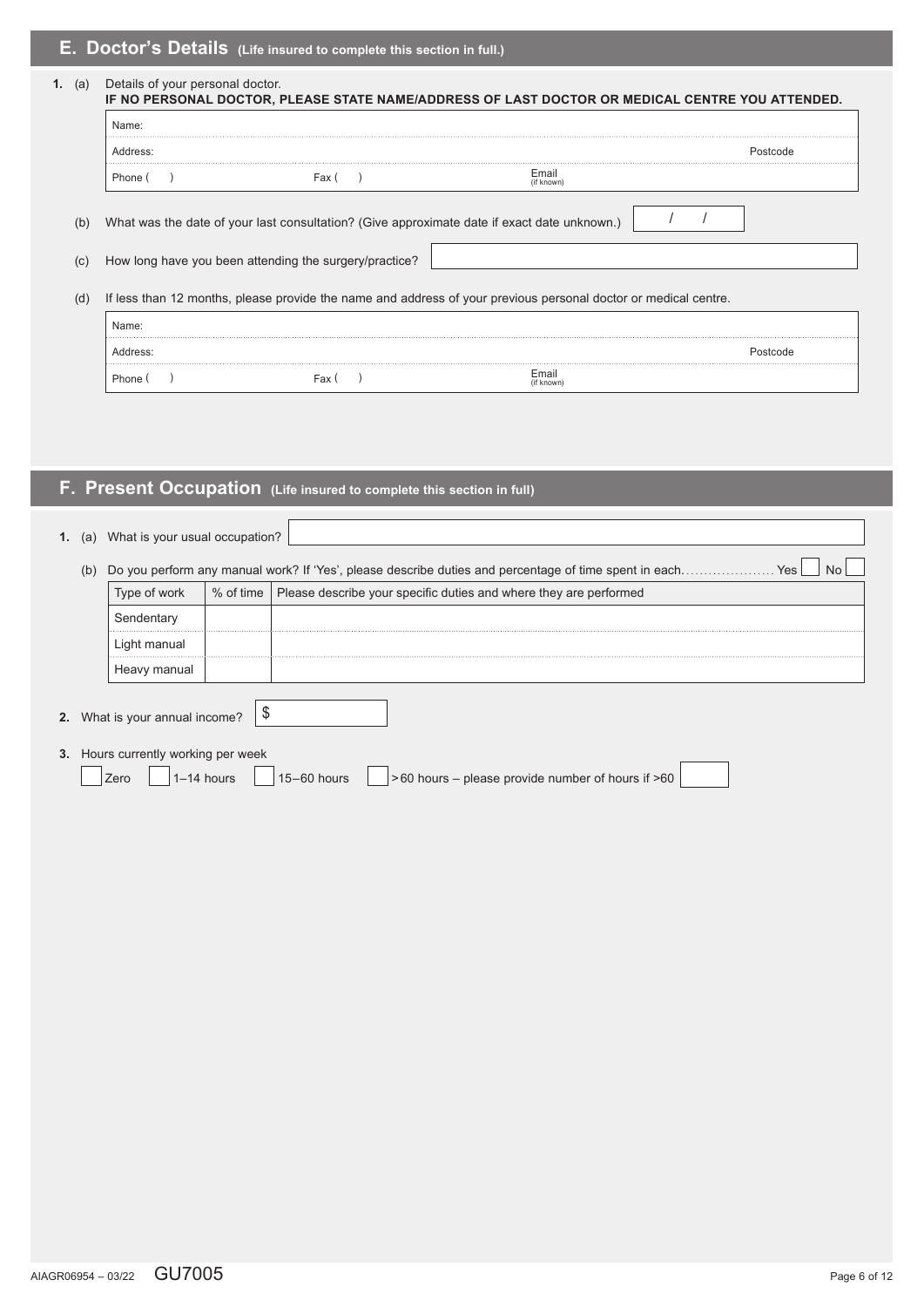| Questionnaires (Life insured to complete - may be photocopied for additional activities/pursuits.) |                                                                                                                                                                  |                                   |                                                                                                                                                                                                           |  |  |  |
|----------------------------------------------------------------------------------------------------|------------------------------------------------------------------------------------------------------------------------------------------------------------------|-----------------------------------|-----------------------------------------------------------------------------------------------------------------------------------------------------------------------------------------------------------|--|--|--|
|                                                                                                    | <b>G. Aviation Questionnaire</b>                                                                                                                                 |                                   | <b>G. Activities/Pursuits Questionnaire</b>                                                                                                                                                               |  |  |  |
|                                                                                                    | 1. Please state the number of hours flown where applicable:<br>Previous 12 months<br>(a) Private flying<br><b>Type of Aircraft</b><br>Pilot Passenger            | Next 12 months<br>Pilot Passenger | 1. Please describe the activity or pursuit.                                                                                                                                                               |  |  |  |
|                                                                                                    | <b>Fixed Wing</b><br>Rotary                                                                                                                                      |                                   | 2. Please advise the number of times you engage in the activity per year.                                                                                                                                 |  |  |  |
|                                                                                                    | Other (eg. Ultralight, Microlight)<br>(b) Commercial flying<br><b>Previous 12 months</b>                                                                         | 3.<br>Next 12 months              | How many actual events/hours/trips/flights/dives/climbs/jumps/others.<br>did you participate in over the last twelve months approximately?                                                                |  |  |  |
|                                                                                                    | (excluding large mainstream carriers, eg. Qantas)<br>Type of Aircraft<br>Pilot Passenger                                                                         | Pilot Passenger                   |                                                                                                                                                                                                           |  |  |  |
|                                                                                                    | <b>Fixed Wing</b><br>Rotary                                                                                                                                      |                                   | 4. What qualifications, certificates, licences, associations and<br>club memberships do you hold?                                                                                                         |  |  |  |
|                                                                                                    | Other (eg. Ultralight, Microlight)<br>(c) Agricultural flying<br><b>Previous 12 months</b>                                                                       | Next 12 months                    | 5. How long have you been involved in this activity?                                                                                                                                                      |  |  |  |
|                                                                                                    | Type of Aircraft<br>Pilot Passenger<br><b>Fixed Wing</b><br>Rotary                                                                                               | Pilot Passenger                   | 6. Where do you engage in this activity and in what locations?                                                                                                                                            |  |  |  |
|                                                                                                    | Other (eg. Ultralight, Microlight)<br>2. Are your flying activities:                                                                                             |                                   | 7. Do you ever engage in this activity alone,<br>or are you always with a group?                                                                                                                          |  |  |  |
|                                                                                                    | Recreational, or<br>Required for your occupation?<br>Please provide details.                                                                                     | 8.                                | No<br>Do you compete in this activity?<br>Yes<br>If 'Yes', please advise the level of competition and names of events.                                                                                    |  |  |  |
|                                                                                                    | 3. (a) Name of aircrafts flown.                                                                                                                                  |                                   | 9. Do you receive any payments for your<br>involvement in this activity?<br><b>No</b><br>Yes<br>If 'Yes', please advise details.                                                                          |  |  |  |
|                                                                                                    | (b) Make and model of the aircrafts.                                                                                                                             |                                   | 10. Please advise the maximum heights, speeds, depths the activity includes.                                                                                                                              |  |  |  |
|                                                                                                    | (c) If pilot only.<br>(i) Age of the aircrafts flown.                                                                                                            |                                   | 11. Are any of the above likely to change over<br>the next 2 years?<br>Yes<br><b>No</b><br>If 'Yes', please provide full details.                                                                         |  |  |  |
|                                                                                                    | (ii) Is the aircraft serviced and maintained in<br>Australia? If 'No', where is the aircraft serviced?                                                           | <b>No</b><br><b>Yes</b>           | 12. Are you involved in any record attempts?<br>Yes<br><b>No</b><br>If 'Yes', please provide details.                                                                                                     |  |  |  |
|                                                                                                    | 4. Do you fly or intend to fly outside Australia?<br>If 'Yes', please provide details.                                                                           | <b>No</b><br>Yes                  | 13. Are all recognised/standard safety measures and precautions<br>followed? Please provide any additional details.                                                                                       |  |  |  |
|                                                                                                    |                                                                                                                                                                  |                                   |                                                                                                                                                                                                           |  |  |  |
| 5.                                                                                                 | Do you participate in or intend to participate in any<br>flying activities such as aerobatics, stunt flying or<br>exhibitions? If 'Yes', please provide details. | Yes<br>No                         | 14. Please provide details including engine size and model for any cars,<br>boats, planes (state fixed wing or rotary) or other equipment used.<br>For martial arts state whether contact or non-contact. |  |  |  |
|                                                                                                    | 6. Have you ever been involved in any aviation<br>accidents? If 'Yes', please provide details.                                                                   | <b>No</b><br>Yes                  | 15. Have you ever been involved in any accident/<br>mishap whilst participating in this activity?<br>Yes<br><b>No</b><br>If 'Yes', please provide details.                                                |  |  |  |
|                                                                                                    |                                                                                                                                                                  |                                   |                                                                                                                                                                                                           |  |  |  |
|                                                                                                    |                                                                                                                                                                  |                                   |                                                                                                                                                                                                           |  |  |  |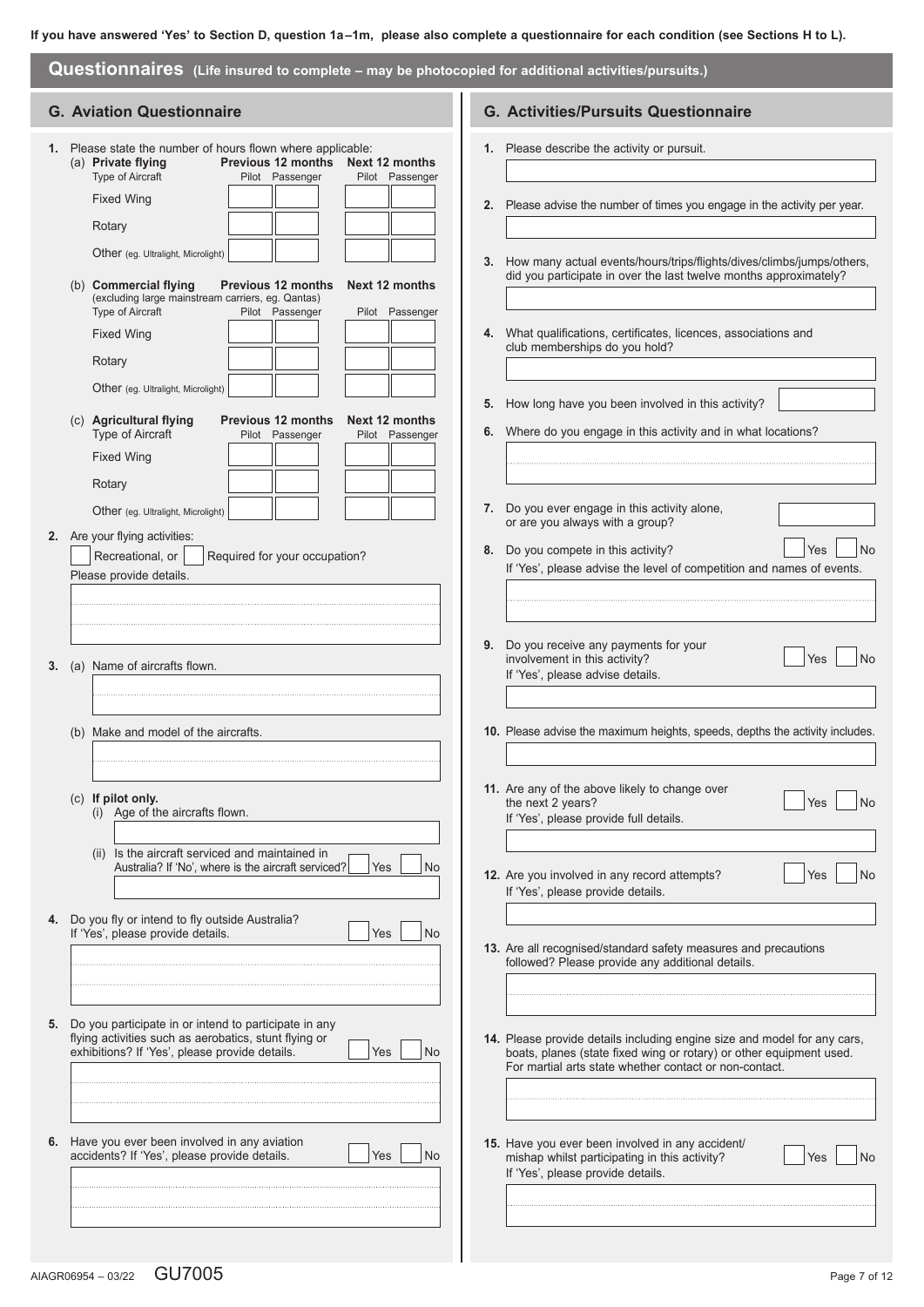### **H. High Blood Pressure/High Cholesterol Questionnaire**

- **1.** When was high blood pressure/ high cholesterol first diagnosed?
- **2.** What were the blood pressure/cholesterol readings (including total cholesterol, HDL, LDL and Triglyceride) at time of diagnosis?

| Readings              | Results | Date diagnosed |
|-----------------------|---------|----------------|
| <b>Blood Pressure</b> |         |                |
| Total Cholesterol     |         |                |
| <b>HDL</b>            |         |                |
| LDL                   |         |                |
| Triglycerides         |         |                |

**3.** Please provide details of your past and current treatment. Include names of medication and dosage.

| Date | Medication                     | Dosage    |
|------|--------------------------------|-----------|
|      |                                |           |
|      |                                |           |
|      |                                |           |
|      | 4. Are you still on treatment? | Yes<br>٧o |

- If 'No', when was treatment discontinued and why?
- **5.** Please give date(s) and result(s) of any electrocardiography (ECG), echocardiogram, x-ray, urine test or other investigations which may have been carried out.

| Date | Procedure | Results |
|------|-----------|---------|
|      |           |         |
|      |           |         |
|      |           |         |

- **6.** Regarding the monitoring of your condition: (a) Name of medical attendant:
	- (b) How often do you attend for follow-up?
	- (c) When was your last consultation? Please provide details of your blood pressure reading and/or cholesterol (including total cholesterol, HDL, LDL and Triglyceride) reading at that time.
	- (d) Have you experienced any of the following conditions: (i) Eye disorder (other than short/long
		- sightedness)  $\overline{y}$  No (ii) Symptoms or disorder relating to heart or circulatory system  $\vert$  Yes  $\vert$  No (iii) Kidney disorder or protein in urine  $\vert$  | Yes  $\vert$  | No

| (iii) Rancy alsoladi or protein in anno     | $  \cdot   \cdot   \cdot   \cdot   \cdot  $ |  |
|---------------------------------------------|---------------------------------------------|--|
| (iv) Dizziness, fainting episodes or stroke | Yes No                                      |  |

If you answered 'Yes' to any of the above, please provide details:

| Date                                                                                  | Symptoms | Investigations | Results |
|---------------------------------------------------------------------------------------|----------|----------------|---------|
|                                                                                       |          |                |         |
|                                                                                       |          |                |         |
|                                                                                       |          |                |         |
| كامحالمعامرهم المرزر مرمموا المعمامه واموام وسروموموس اممحاوا سررمرز مموا سمرما رزرما |          |                |         |

- (e) How long has your blood pressure/cholesterol been well controlled?  $\leq 6$  months  $\qquad \qquad$  6 months to 12 months  $\qquad$  > 12 months
- **7.** Please provide any additional information on your condition which you feel will be helpful in processing your application.

**8.** Please attach copies of any reports or results (eg. xray, pathology, ultrasound, etc) you may have.

|  | I. Asthma Questionnaire |
|--|-------------------------|
|  |                         |

- **1.** Date asthma first diagnosed.
- **2.** How often do you experience symptoms? eg. wheezing, breathlessness, chest tightness Daily Weekly Monthly Other

| 3. When was your most recent episode of asthma?                                      |  |
|--------------------------------------------------------------------------------------|--|
| 4. Are you aware of any causes that trigger your symptoms?<br>eq. allergy, exercise. |  |
|                                                                                      |  |

**5.** Have you ever been off work due to asthma? | Yes | No If 'Yes', please advise when, and for how long

**6.** Name of medications.

- (a) Dosage
- (b) Frequency
- (c) When was the last time you received medication?

(d) What additional treatment do you use to control an attack?

- **7.** Have you ever required steroid therapy (by tablet or syrup)? Yes No If 'Yes', please provide details.
- **8.** Have you ever been in hospital or received emergency treatment for asthma? <br>
Yes If 'Yes', please state when, for how long and where?
- **9.** Have you ever undergone a lung function test? Yes No If 'Yes', please advise dates and highest and lowest readings, if known.
- **10.** Have you ever consulted a specialist for this condition? The property of the condition? If 'Yes', please advise name and address of doctor of last consultation.
- **11.** Please provide details of your most recent visit to any other doctor for this condition. Include date, name and address of doctor consulted.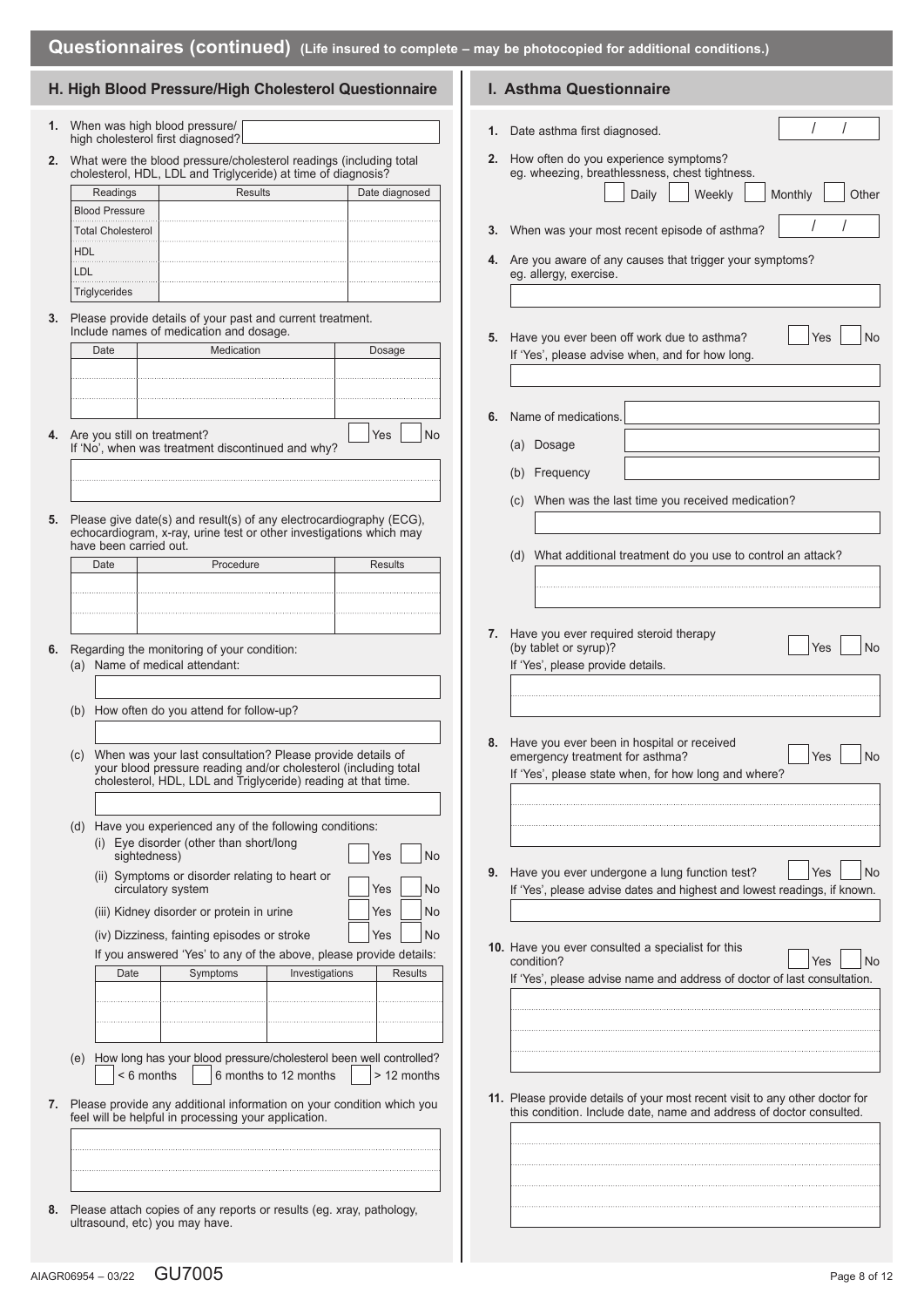| Questionnaires (Continued) (Life insured to complete – may be photocopied for additional conditions.) |                                                                                                                                                                                                                                                                                |  |                                                                                                                                                                                                                                                                                       |  |
|-------------------------------------------------------------------------------------------------------|--------------------------------------------------------------------------------------------------------------------------------------------------------------------------------------------------------------------------------------------------------------------------------|--|---------------------------------------------------------------------------------------------------------------------------------------------------------------------------------------------------------------------------------------------------------------------------------------|--|
|                                                                                                       | J. Multi-Purpose Questionnaire                                                                                                                                                                                                                                                 |  | J. Multi-Purpose Questionnaire                                                                                                                                                                                                                                                        |  |
| 2.                                                                                                    | 1. Name of condition (exact diagnosis).<br>(a) What part of the body was affected?                                                                                                                                                                                             |  | 1. Name of condition (exact diagnosis).<br>2. (a) What part of the body was affected?                                                                                                                                                                                                 |  |
|                                                                                                       | Left<br>(b) Please state which side.<br>Right<br>Not applicable<br>3. The cause.                                                                                                                                                                                               |  | Left<br>(b) Please state which side.<br>Right<br>Not applicable<br>3. The cause.                                                                                                                                                                                                      |  |
|                                                                                                       | (a) Date symptoms commenced.                                                                                                                                                                                                                                                   |  | 4. (a) Date symptoms commenced.                                                                                                                                                                                                                                                       |  |
|                                                                                                       | (b) How long have you been free of symptoms?<br>How often do/did you have symptoms?<br>(c)                                                                                                                                                                                     |  | (b) How long have you been free of symptoms?<br>(c) How often do/did you have symptoms?                                                                                                                                                                                               |  |
|                                                                                                       | 5. Have you ever been off work or your normal daily<br>activities restricted in any way related to this<br><b>No</b><br>condition?<br>Yes<br>If 'Yes', please state when, duration and reason/restriction.                                                                     |  | 5. Have you ever been off work or your normal daily<br>activities restricted in any way related to this<br>condition?<br><b>No</b><br>Yes<br>If 'Yes', please state when, duration and reason/restriction.                                                                            |  |
|                                                                                                       |                                                                                                                                                                                                                                                                                |  |                                                                                                                                                                                                                                                                                       |  |
|                                                                                                       | 6. Have you any residual, on-going effects<br>or restriction in your daily activities?<br><b>No</b><br>Yes<br>If 'Yes', please give details.                                                                                                                                   |  | 6. Have you any residual, on-going effects<br>or restriction in your daily activities?<br><b>No</b><br>Yes<br>If 'Yes', please give details.                                                                                                                                          |  |
|                                                                                                       | 7. Have you taken regular or occasional<br>No<br>medication for this condition?<br><b>Yes</b><br>If 'Yes', advise names of medication(s), dosage(s) and frequency.                                                                                                             |  | 7. Have you taken regular or occasional<br>No<br>medication for this condition?<br><b>Yes</b><br>If 'Yes', advise names of medication(s), dosage(s) and frequency.                                                                                                                    |  |
|                                                                                                       | Are you still taking this medication?<br><b>No</b><br>Yes                                                                                                                                                                                                                      |  | No<br>Are you still taking this medication?<br>Yes                                                                                                                                                                                                                                    |  |
|                                                                                                       | 8. Have you had any other treatment for this<br>condition (eg. physiotherapy, operation,<br>alternative remedies)?<br><b>No</b><br>Yes                                                                                                                                         |  | 8. Have you had any other treatment for this<br>condition (eg. physiotherapy, operation,<br>alternative remedies)?<br><b>No</b><br>Yes                                                                                                                                                |  |
|                                                                                                       | 9. Have you had any diagnostic investigations<br>(eg. scope, scan, x-rays, EEG, ECG etc)?<br><b>No</b><br>Yes                                                                                                                                                                  |  | 9. Have you had any diagnostic investigations<br>(eg. scope, scan, x-rays, EEG, ECG etc)?<br><b>No</b><br>Yes                                                                                                                                                                         |  |
|                                                                                                       | 10. Have you ever been in hospital or received<br>emergency treatment for anything related<br>No<br>to this condition?<br>Yes                                                                                                                                                  |  | 10. Have you ever been in hospital or received<br>emergency treatment for anything related<br>to this condition?<br>Yes<br>No                                                                                                                                                         |  |
|                                                                                                       | 11. Have you seen a doctor or other therapist for<br>anything related to this condition.<br>No<br>Yes<br>If 'Yes' please provide details below. Include reason<br>for consultation, investigation, findings and advice,<br>and the name and specialty of the doctor/therapist. |  | 11. Have you seen a doctor or other therapist for<br>anything related to this condition.<br>Yes<br><b>No</b><br>If 'Yes' please provide details below. Include reason<br>for consultation, investigation, findings and advice,<br>and the name and specialty of the doctor/therapist. |  |
|                                                                                                       | If you answered 'Yes' to questions 8-11 please advise details<br>including date, type of treatment and tests.                                                                                                                                                                  |  | If you answered 'Yes' to questions 8-11 please advise details<br>including date, type of treatment and tests.                                                                                                                                                                         |  |
|                                                                                                       |                                                                                                                                                                                                                                                                                |  |                                                                                                                                                                                                                                                                                       |  |
|                                                                                                       | 12. Has further treatment been recommended<br><b>No</b><br>for this condition?<br>Yes<br>If 'Yes', please provide details.                                                                                                                                                     |  | 12. Has further treatment been recommended<br><b>No</b><br>for this condition?<br>Yes<br>If 'Yes', please provide details.                                                                                                                                                            |  |
|                                                                                                       | 13. Does your usual doctor have details of this<br>condition?<br><b>No</b><br>Yes<br>If 'No', provide name and address of doctor who has full details.                                                                                                                         |  | 13. Does your usual doctor have details of this<br>condition?<br>No<br>Yes<br>If 'No', provide name and address of doctor who has full details.                                                                                                                                       |  |
|                                                                                                       |                                                                                                                                                                                                                                                                                |  |                                                                                                                                                                                                                                                                                       |  |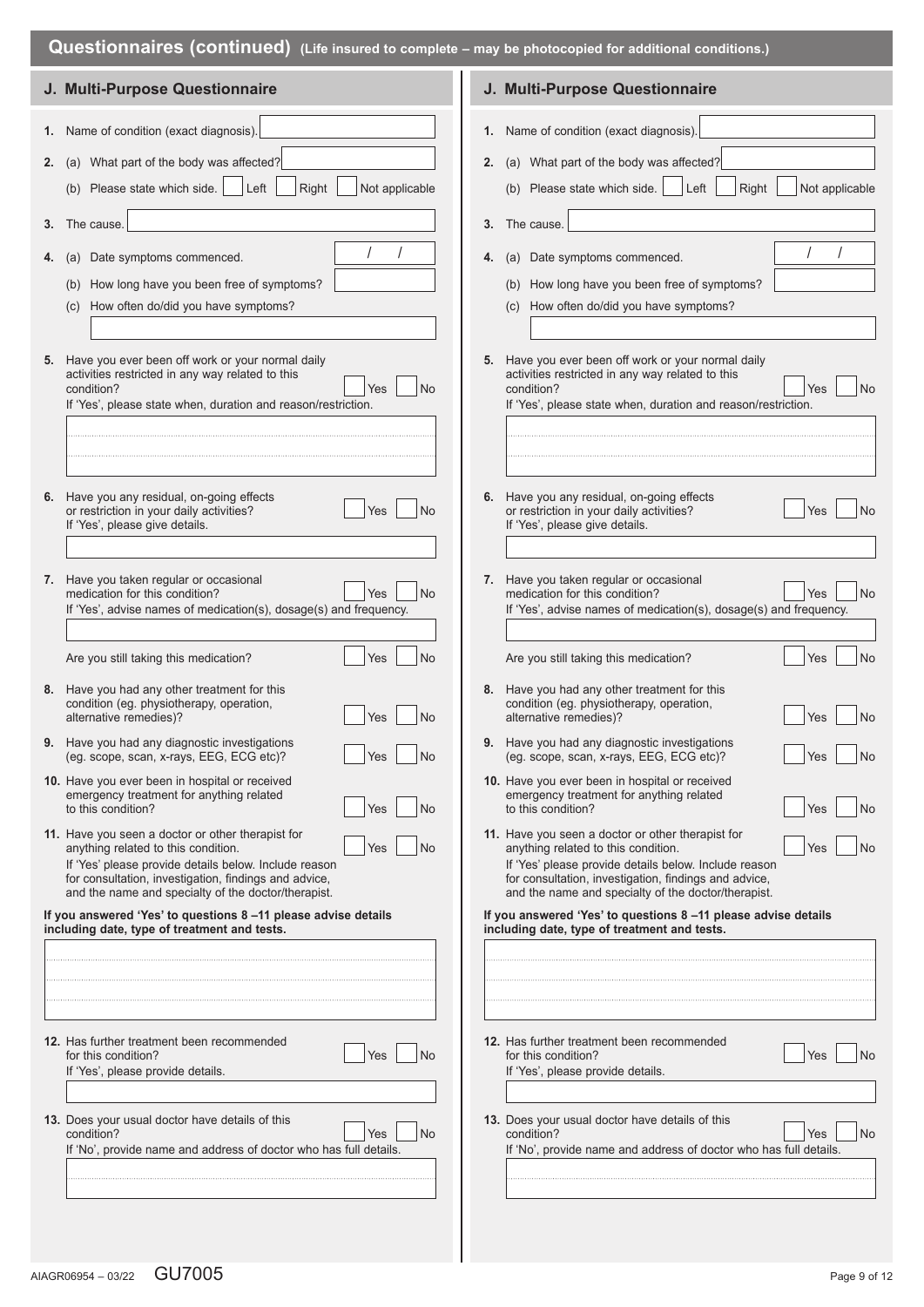|  | <b>Questionnaires (continued)</b> (Life insured to complete – may be photocopied for additional conditions.) |
|--|--------------------------------------------------------------------------------------------------------------|
|--|--------------------------------------------------------------------------------------------------------------|

|    | K. Mental Health Questionnaire                                                                                                                                                                                                                                                                                                                                                                                                                                                                               |                        | L. Spinal/Joints Disorder Questionnaire                                                                                                                                                                                                                         |
|----|--------------------------------------------------------------------------------------------------------------------------------------------------------------------------------------------------------------------------------------------------------------------------------------------------------------------------------------------------------------------------------------------------------------------------------------------------------------------------------------------------------------|------------------------|-----------------------------------------------------------------------------------------------------------------------------------------------------------------------------------------------------------------------------------------------------------------|
| 1. | Please indicate the condition(s) you have had or received treatment for.<br>Anxiety including generalised anxiety, panic or phobic disorder<br>Eating disorder including anorexia nervosa, bulimia<br>Depression including major depression or mild depression<br>Manic depressive illness, bi-polar disorder<br>Alcohol or other substance abuse or addiction<br>Post traumatic stress<br>Schizophrenic or any other psychotic disorder<br>Stress, sleeplessness, chronic fatigue<br>Other (please specify) | 2.<br>3.<br>4.         | 1. Area of spine (eg. neck, upper or lower back) and/or joints affected<br>(eg. left knee, right hip, shoulders, elbows etc).<br>Please state the precise diagnosis.<br>When did symptoms first occur?<br>(a) What was the cause?                               |
| 2. | Describe your symptoms including the date they first started and how<br>long they lasted.                                                                                                                                                                                                                                                                                                                                                                                                                    |                        | (b) Please describe your symptoms.                                                                                                                                                                                                                              |
|    | Symptoms<br>Date from                                                                                                                                                                                                                                                                                                                                                                                                                                                                                        | Date to                | (c) Do you have or have you ever had pain, numbness<br>or 'pins and needles' in your arms, shoulders,<br>Yes<br>No<br>buttocks or legs?<br>(d) State frequency and severity of attacks/symptoms prior to treatment.                                             |
|    | 3. Have you had any recurrences?<br>Yes<br>If 'Yes', please provide details.<br>Symptoms<br>Date from                                                                                                                                                                                                                                                                                                                                                                                                        | No<br>Date to          | 5. Are you still experiencing symptoms?<br><b>No</b><br>Yes<br>(a) If 'No', date of last experienced symptoms.<br>(b) If 'Yes', how frequently have symptoms occurred since<br>commencing treatment?<br>Weekly<br>Monthly<br>Daily<br>Yearly                    |
|    | Has any reason for your condition been identified or are there<br><b>4.</b> (a)<br>any factors which trigger your condition?                                                                                                                                                                                                                                                                                                                                                                                 | 6.                     | (a) What is the nature of the treatment (eg. medication,<br>physiotherapy, exercise, etc)?                                                                                                                                                                      |
|    | (b) Have you ever had any suicidal thoughts, attempted suicide,<br>threatened to self-harm or engaged in self-harm?<br>Yes<br>If 'Yes', please provide details.<br>Please advise all treatments you have received and/or are<br>5. $(a)$<br>receiving, including counselling, name(s) of medications,<br>hospitalisation etc.                                                                                                                                                                                | No                     | (b) Are you still receiving treatment?<br><b>No</b><br>Yes<br>(i) If 'No', when did you cease treatment?<br>(ii) If 'Yes', how often do you<br>attend for follow-up and<br>date of last consultation?<br>(c) Name and address of doctor or therapist consulted. |
|    | Date<br>Type of treatment<br>commenced                                                                                                                                                                                                                                                                                                                                                                                                                                                                       | Date<br>ceased         |                                                                                                                                                                                                                                                                 |
|    | (b) Are you currently receiving treatment?<br>Yes<br>If 'Yes', please provide details.<br>(C)                                                                                                                                                                                                                                                                                                                                                                                                                | No                     | 7. Have you had any x-rays or other investigations or<br>have you ever consulted a specialist for this condition?<br>Yes<br>No<br>If 'Yes', please provide date(s) and full details including<br>type of investigations, results and name of doctor.            |
|    |                                                                                                                                                                                                                                                                                                                                                                                                                                                                                                              |                        |                                                                                                                                                                                                                                                                 |
| 6. | Please provide details of doctors or health professionals, including<br>psychiatrists and psychologists, consulted for your condition.<br>Date first<br>Name and address<br>consulted                                                                                                                                                                                                                                                                                                                        | Date last<br>consulted | 8. Have you had an operation for this condition or is<br>an operation being considered?<br>Yes<br>No<br>If 'Yes', please provide date(s) and full details<br>including names of hospital and consultant/surgeon.                                                |
|    |                                                                                                                                                                                                                                                                                                                                                                                                                                                                                                              |                        |                                                                                                                                                                                                                                                                 |
|    | 7. Have you ever been off work or your normal daily<br>activities restricted in any way due to your condition?<br>Yes<br>If 'Yes', when and how long?                                                                                                                                                                                                                                                                                                                                                        | No                     | 9. (a) Have you ever been off work due to your<br>symptoms? If 'Yes', when and for how long?<br>Yes<br>No                                                                                                                                                       |
|    |                                                                                                                                                                                                                                                                                                                                                                                                                                                                                                              |                        | (b) Are your occupation duties restricted in any way?<br>Yes<br>No<br>If 'Yes', please provide details.                                                                                                                                                         |
|    | 8. Have you any ongoing effects or restriction to<br>your activities of any kind due to your condition?<br>Yes<br>If 'Yes', please provide details.                                                                                                                                                                                                                                                                                                                                                          | <b>No</b>              | (c) Is it necessary to avoid lifting or to restrict your<br>daily activities in any way?<br>No<br>Yes<br>If 'Yes', please provide details.                                                                                                                      |
|    |                                                                                                                                                                                                                                                                                                                                                                                                                                                                                                              |                        |                                                                                                                                                                                                                                                                 |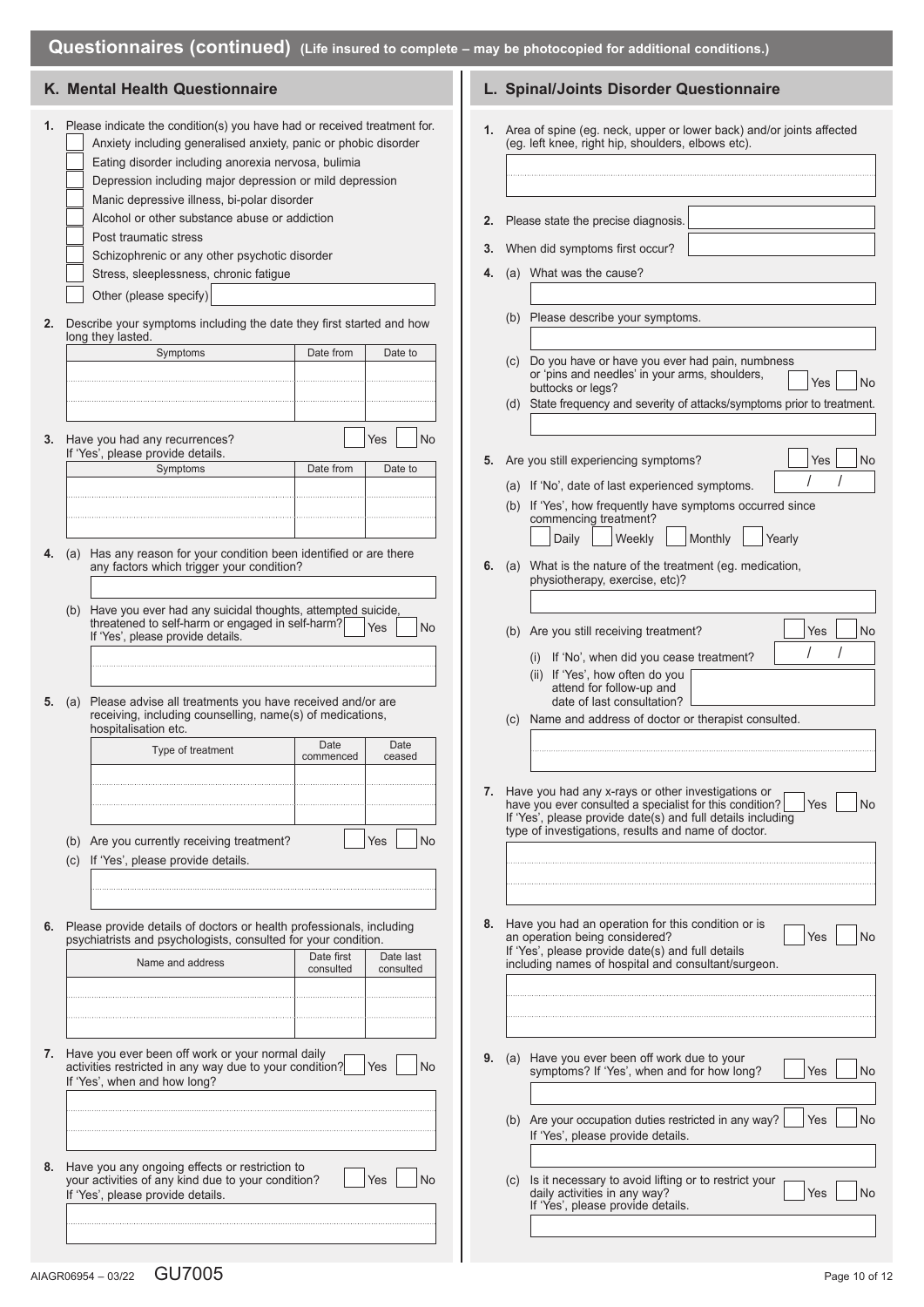# **M. Declaration**

- I declare that the information I provided in this Personal Statement (whether written in my hand or not) is true and correct and that no information material to the insurance has been withheld.
- I agree that any personal statements made (including this one) together with any relevant supporting documents shall form the basis of the proposed contract of insurance with AIA Australia Limited.
- I also understand that my duty to take reasonable care continues after I have completed the insurance application until AIA Australia has accepted the risk. I understand AIA Australia may cancel the cover from inception or provide cover on amended terms if I do not comply with my duty to take reasonable care.
- I consent to AIA Australia collecting sensitive information, i.e. health information about me, for the purpose of the performance of this contract.
- I agree that cover will not commence until the premium is paid and AIA Australia has accepted the risk.
- I have read and consent to the handling, collection, use and disclosure of my personal and sensitive information in the manner described in the Privacy section of this form and the AIA Australia Privacy Policy available at www.aia.com.au as updated from time to time, including the exchange with third parties located in Australia and overseas. I agree that any personal and sensitive information AIA Australia holds will be governed by the most current Privacy Policy on AIA Australia's website.

### **I confirm the Declarations are true and accurate.**

| Signature | Date |  |
|-----------|------|--|
|           |      |  |

# **N. Privacy**

Your privacy is important to us. The AIA Australia Privacy Policy sets out how your personal information (including sensitive information) is collected, used, handled and disclosed by us, and other important information. AIA Australia's current Privacy Policy is available at www.aia.com.au or by calling 1800 333 613. In summary, for the purposes set out in AIA Australia's Privacy Policy (including for the purposes of administering, assessing or processing your insurance or any claim) AIA Australia may:

- collect personal and sensitive information from you, including from application forms or other information submitted in respect of your insurance, or when interacting with you (including online);
- collect your personal and sensitive information from, and provide to, third parties in Australia and overseas, such as your financial adviser, employers, health professionals, reinsurers, government agencies, service providers and affiliates;
- be required or authorised to collect your personal and sensitive information under various laws including insurance, taxation, financial services and other laws set out in the AIA Australia Privacy Policy; and
- disclose personal and sensitive information to third parties which may be located in Australia, South Africa, the US, Europe, Asia and other countries including those set out in our Privacy Policy and you acknowledge that by providing your consent as set out in this form, Australian Privacy Principle 8.1 will not apply to the disclosure, we will not be accountable for those overseas parties under the Privacy Act and you may not be able to seek redress under the Privacy Act for breaches of the Privacy Act by those overseas parties.

If you do not provide the required personal and sensitive information, AIA Australia may not be able to provide insurance or other services to you. Information about how to access or correct your personal information held by AIA Australia or lodge a privacy-related complaint is set out in AIA Australia's privacy policy.